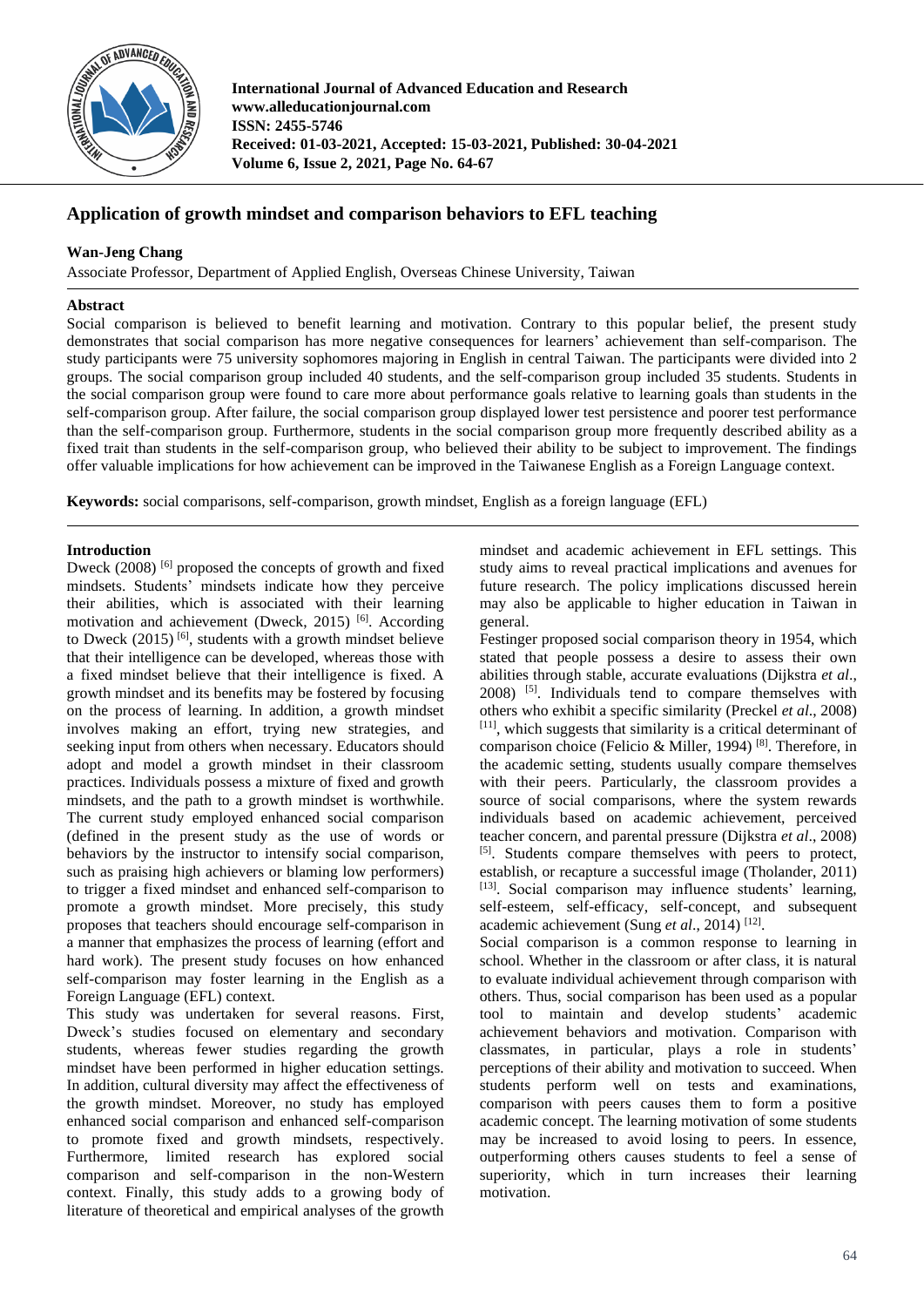In general, teachers praise high achievers to provide examples for the class and consequently motivate low achievers. The more teachers label students as successful in their studies, the greater the students' enjoyment of and motivation for achievement, and the greater their influence on others. Teachers enhance social comparison by praising high achievers. Learning becomes a competition because of social comparison.

However, attributing student success to competition may have an undesired effect on students' overall achievement. Enhancing social comparison may have various negative effects when it leads high achievers to feel pressured to produce future high performance and when it leads low achievers to have feelings of self-despair. Although enhanced social comparison may have such effects on students, the focus of the present study is on the direct effects of social comparison on EFL students' goals and on their interpretation of subsequent achievement in English learning.

Enhanced social comparison may negatively affect student responses to achievement situations in two ways. Linking performance to competition may influence students by altering the attributions that they make for their performance and by changing their achievement goals.

First, enhanced social comparison may lead students to adopt achievement goals wherein outperforming others becomes their primary motivational aim. In other words, praising high achievers in front of the class may motivate them to prove that they are better than others by achieving high scores. Studies have determined that placing an emphasis on grades and verbal praise may lead students to assess their abilities based on academic achievement (Butler, 1987; 1988) [3] .

This focus on competition can have negative consequences for students' emotions, behavior, and cognition. Students who strive to win may sacrifice potentially valuable learning opportunities if such opportunities may cause them to fall behind or if they do not ensure immediate achievement. In other words, students who subscribe to a competition view may reject opportunities to take on challenges and gain knowledge in favor of outperforming others. Moreover, emphasizing competition may lead to perceptions of helplessness in response to achievement setbacks.

Second, praising high achievers in front of the class may also directly cause students to attribute failure to fixed ability. Teachers who praise high achievers in front of the class may show students that outperforming others is a fixed or stable ability. Thus, if students have poor performance in the lesson, they may attribute their failures to the lack of ability. Enhanced social comparison reminds students that they should measure their success based on their performance relative to that of their peers. If they subsequently perform poorly, they may re-evaluate their ability based on this low achievement.

Because enhanced social comparison has negative consequences for students' achievement after failure, the present study proposes that self-comparison may result in improved resilience to setbacks. This study compared the goals and achievement behaviors of socially compared students with those of self-compared students. Selfcomparison was chosen primarily because ego is the fundamental causal ascription for achievement outcomes. Self-comparison is relatively objective in contrast to peer comparison, as the starting point is different for each individual. Furthermore, individuals can control their own progress and effort. Self-comparison is proposed to affect students in terms of both their attributions and their goals.

First, self-comparison may lead students to focus on the task and the possibilities of learning and improvement that a difficult task may offer. Because of enhanced selfcomparison, students may feel comfortable concentrating on the development of their skills through the challenge of hard work or new material. Thus, students may orient themselves toward learning goals and may develop high achievement motivation (Nicholls, 1984)<sup>[10]</sup>.

Second, self-compared students may learn to attribute their achievement to effort, which can vary in amount in contrast to a stable ability (Mueller & Dweck, 1998)<sup>[9]</sup>. Hence, they may consider poor performance to be indicative of a temporary lapse in effort rather than a failure (producing a negative sense of self-worth). Self-comparison may lead students to display more adaptive achievement behaviors following academic setbacks than socially compared students.

However, the results of research examining the effects of social comparison do not align with these proposals. For example, Bui and Pelham (1999)<sup>[2]</sup> stated that people tend to feel inspired by those who succeed. Buunk, Kuyper, and Van der Zee (2005) [4] also mentioned that individuals hope to achieve successful academic performance similar to that of the target in the future. The findings suggest that social comparison may sometimes have a positive effect on students' achievement motivation as well as their performance. However, focusing on the feedback's effects under conditions of success is only one angle for examining students' learning. Whether social comparison may lead to different student responses to academic setbacks remains uncertain. Moreover, previous studies have not explored the effects of social comparison versus self-comparison on students' academic goals and achievement attribution.

The procedures used in a previous study (Mueller & Dweck, 1998)  $[9]$  were applied to the current study, with slight modifications to distinguish between the effects of social comparison and self-comparison using various measures under conditions of both failure and success in EFL settings. This study assumes that socially compared students make more ability attributions for their academic setbacks than self-compared students, who prefer effort attributions. This study also assumes that socially compared students may believe their performance to be a reflection of their ability by choosing to engage in easier tasks and showing competition-oriented behaviors (e.g. seeking information about the scores of others). Furthermore, this study assumes that socially compared students exhibit lower persistence, less enjoyment, and a lower sense of self-worth after failure than self-compared students. Finally, this study assumes that social comparison may influence students' beliefs about and definitions of academic ability. Social comparison reflects academic ability measured against the performance of peers, leading students to define academic ability in terms of an uncontrollable, variable (varying according to the performance of others) trait. Instead, this study posits that self-comparison may lead students to focus on adaptable, motivational factors.

This pattern of competition goals, ability attributions, and feelings of helplessness in response to achievement setbacks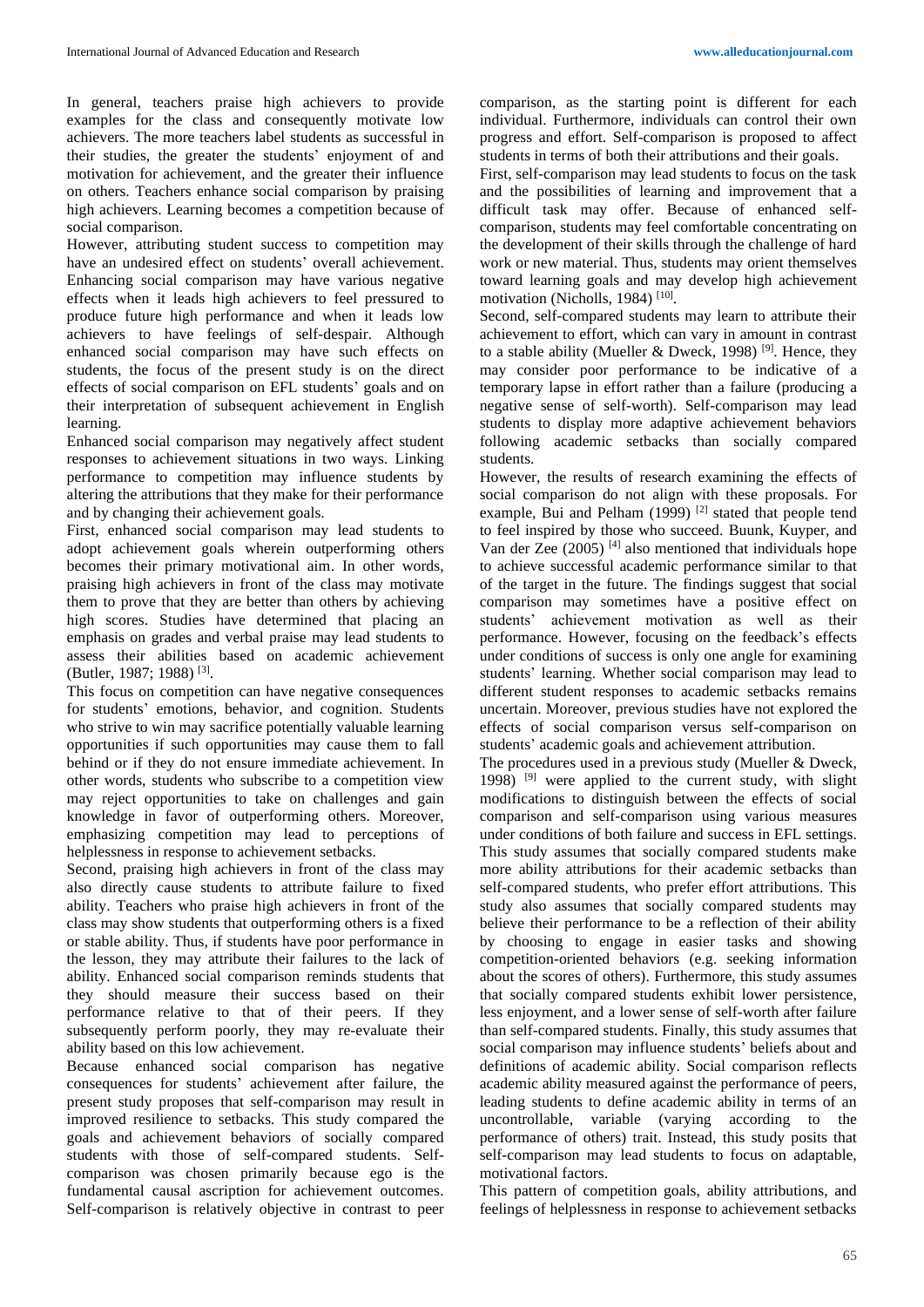results from the premise that social comparison leads students to define their academic ability in terms of an uncontrollable, variable component. By contrast, selfcomparison leads students to develop their academic ability by attributing success to effort and facing the challenge of hard work.

The procedures were designed to investigate possible explanations for the effects of social comparison and selfcomparison. This study examined whether student responses are linked to their anticipation of future achievement as well as their definition of achievement. This study also investigated whether student responses are connected to their academic goals and achievement attributions.

#### **Methods**

The participating students were 75 English-major sophomores studying in central Taiwan, 40 of whom were part of the social comparison group, and the remaining 35 were in the self-comparison group. Each group of students took a total of four English tests. Each test included 20 questions worth 5 points each, for a maximum possible score of 100 points. Only the students themselves and the instructor could see the test scores. The participants understood that the scores were neither made known to the public nor a part of their semester grades. Nevertheless, the instructor asked them to take the tests seriously to measure their English ability.

First, both groups of students were administered a 20 question English test through an online learning platform. The e-learning platform was a tool they habitually used to access course resources, take tests, and do homework in their regular courses, so they were familiar with the technology. The questions on the test corresponded with the Common European Framework of Reference (CEFR) descriptors for A2. Most of the students achieved high scores. Upon completion, the students in the social comparison group were encouraged by the instructor to strive for high performance and improve their rankings. By contrast, the students in the self-comparison group were encouraged by the instructor to make an effort and challenge themselves. The instructor used encouraging words for both groups of students (with different orientations, encouraging either social comparison or self-comparison) but did not provide any type of award. The two groups were then given the second test on the same online platform, but this time they could choose which English test to take. The first option contained 20 questions that were at a similar level to the first test (CEFR descriptors of A2). Therefore, they would almost certainly do well on this test. The alternative was a much more challenging and difficult test composed of 20 English questions with CEFR descriptors of B2, giving them the opportunity to think and learn. For the third test, the two groups were offered a truly challenging English test that was beyond their current abilities (questions with CEFR descriptors of C1). The students were told that they could choose to attempt the third test or they could choose to give up. Before the students made their decisions, the instructor emphasized the encouraging words (with different orientations, encouraging either social comparison or selfcomparison) once again. For the fourth and final test, the two groups were given English questions with the same level of difficulty as the first test (CEFR descriptors of A2).

#### **Results and Discussion**

For the first test, the average score of the social comparison group was  $70.25$  (SD = 10.86) points, whereas the selfcomparison group had an average score of  $65.43$  (SD = 15.69) points. Preliminary analyses were conducted to examine the effect of students' task ability on their responses. For the second test, 75% of the students in the social comparison group  $(n = 30)$  chose the easier test, whereas 54% of the self-comparison group students  $(n = 19)$ chose the more challenging test. This finding suggests that the students in the social comparison group tended to not attempt tasks that lead to lower performance in comparison with the high performance of others, so they chose the safer, easier option. Instead of challenging themselves with the tougher set of English questions, many students in the social comparison group chose the option that would support the self-belief that their performance was higher than that of others. As a result, they limited the growth of their English learning. The self-comparison group students received a very different message. They heard that their effort and growth mattered. Instead of thinking that mistakes would indicate failure, approximately half chose to look at challenges as opportunities to grow and learn.

For the third test, 35% of the social comparison group students  $(n = 14)$  chose not to attempt the test, whereas only 26% of the self-comparison group students  $(n = 9)$  declined to attempt it. In addition, of those from the social comparison group who gave up on the third test, 93% ( $n =$ 13) had chosen the easier option in the second test, whereas 67% of the students in the self-comparison group who gave up on the third test  $(n = 6)$  had chosen the easier option for the second test. For the fourth test, the average score of the social comparison group students was 90.66 points, whereas the self-comparison group students scored 90 points on average. Compared with the first test, the students in the social comparison group improved their scores by an average of 29%, whereas the students in the self-comparison group improved their scores on average by 38%.

The results of the study were explained to both groups of students after the experiment, so that the participants could see how comparison behaviors affected their academic goals and achievement. With the publication of this study, the author hopes that educators can be made aware of their role as comparison facilitators. Especially given that only encouraging words were used in the current study and still resulted in such a meaningful difference (also considering that course instructors can have an even greater influence beyond saying encouraging words through actions such as providing rewards, blaming low achievers, etc.), the findings illustrate the influence of course instructors and imply that teachers should choose their words and behaviors carefully when conveying messages in the classroom.

### **Implications and Future Research**

The study findings provide evidence for the differential effects of social comparison and self-comparison on students' beliefs and achievement behaviors. When social comparison was emphasized, the students chose tasks that allowed them to demonstrate high performance, whereas when self-comparison was emphasized, the students selected tasks that expanded their learning. The students who focused on social comparison preferred to seek information on the performance of others rather than to